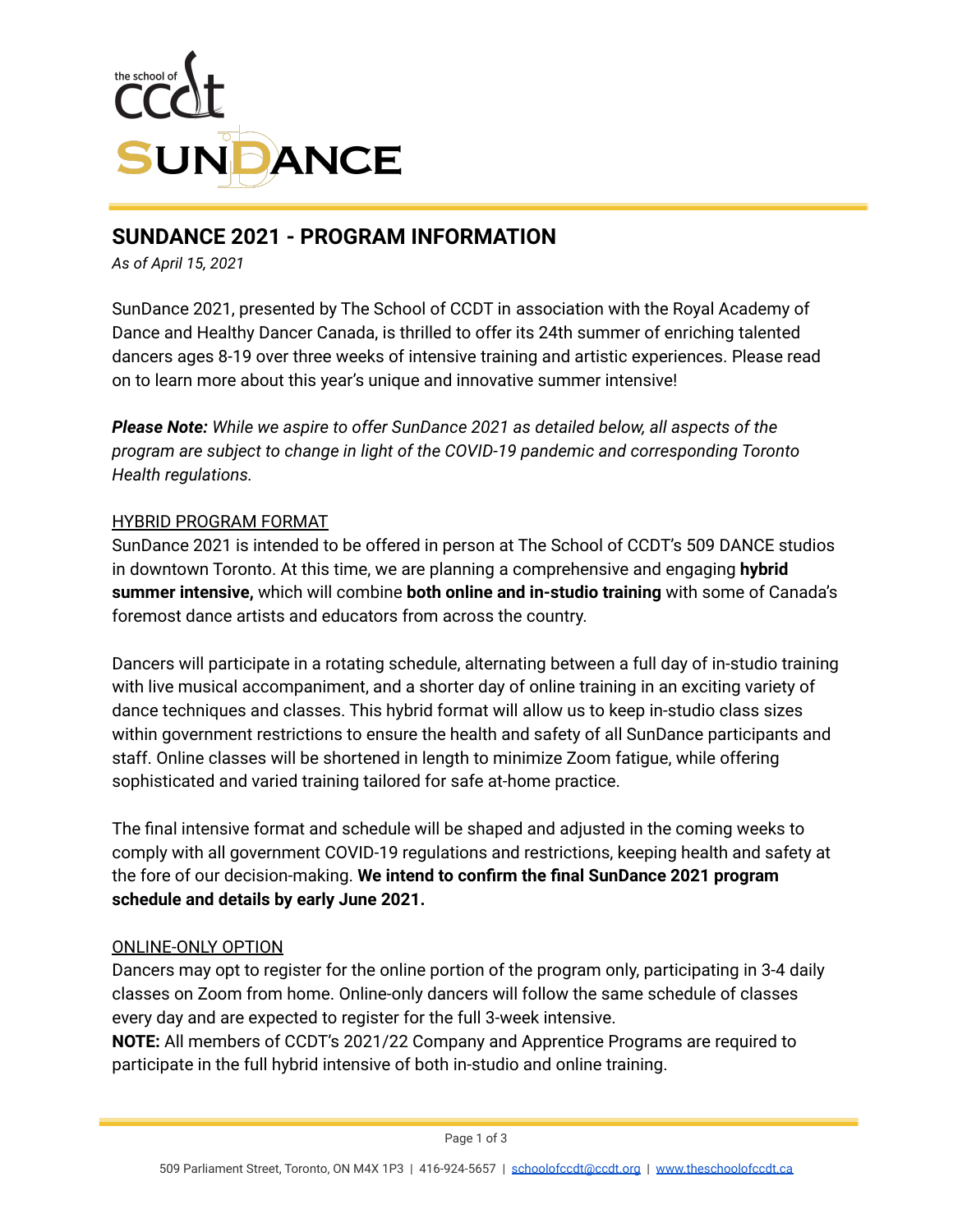

### SURPRISE CLASSES

All SunDance participants will experience a series of "Surprise Classes" at intervals throughout the intensive. These may include classes with international guest teachers on Zoom, special workshops in different dance styles, and more!

### DANCE DISCUSSIONS

Dance Discussions will welcome a team of established dance educators, researchers, and health professionals from Healthy Dancer Canada to lead stimulating, informative, and age-appropriate virtual workshops. Sample topics include: Psychological Skills for Performance and Optimal Nutrition for Dancers.

### SHOWCASE & AWARDS

Culminating SunDance 2021, we invite all participants and their families to join us on Zoom for a special closing reception and digital showcase of select class and repertoire work captured on camera. At this time, two \$1,500 scholarships will be awarded to dancers who have shown outstanding merit, dedication, and improvement during the intensive. Scholarships are funded by the Royal Academy of Dance and The School of CCDT.

### SAMPLE CLASS SCHEDULES

All daily schedules include 15-min breaks between classes and one 30-min lunch break. Please note that this is a SAMPLE ONLY; all classes and schedules are subject to change and revision leading up to the intensive.

# **PROGRAM A - ADVANCED**

A: In-Studio Classes (1.5-1.75 hrs each)

- Ballet Technique
- Modern Technique
- Classical Repertoire (optional pointework)
- Modern Repertoire

### A: Online Classes (1 hr each)

- Conditioning (Progressing Ballet Technique or Conditioning-with-Imagery)
- Contemporary Technique
- Floorwork
- Improvisation

*(continued on page 3)*

Page 2 of 3